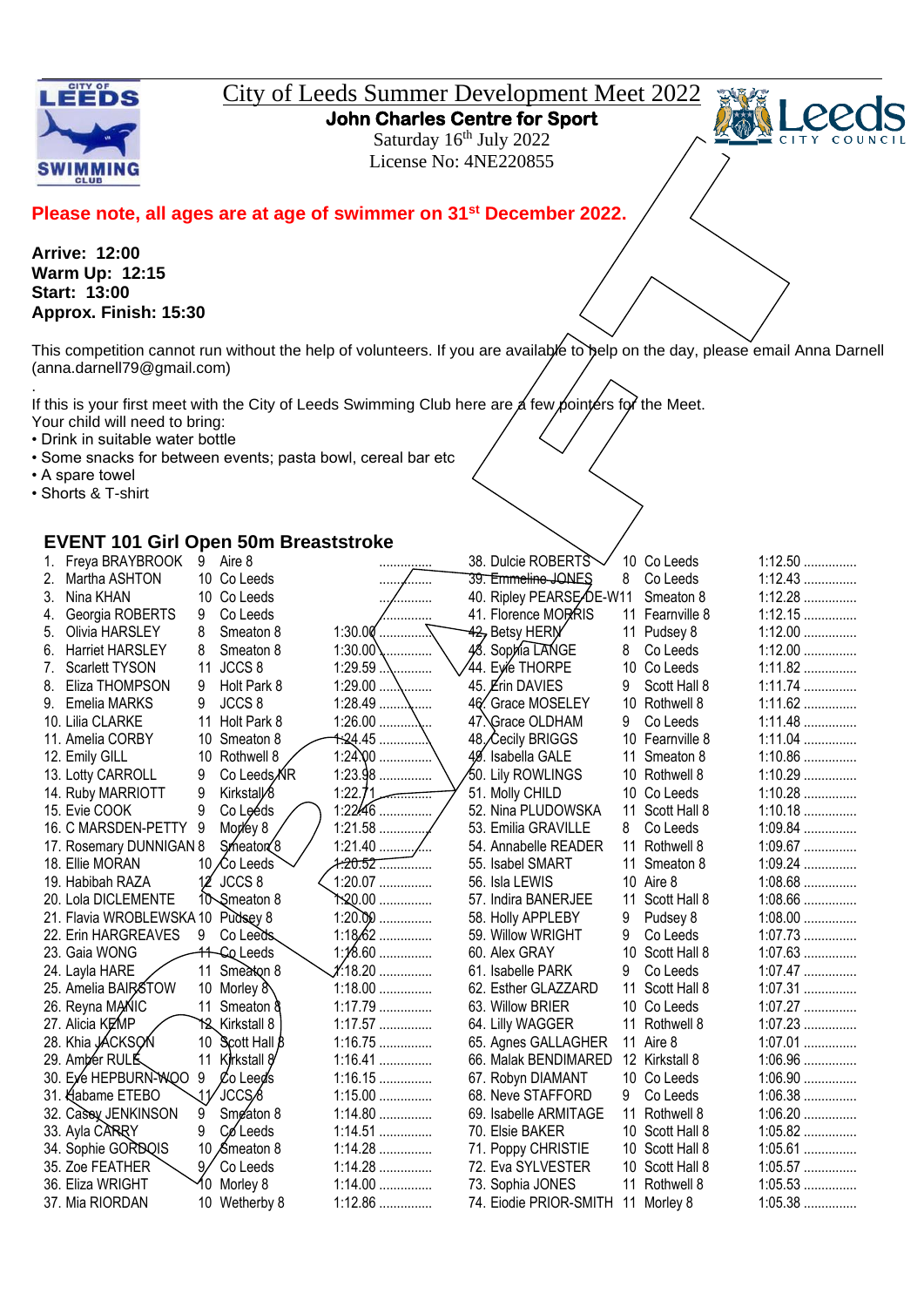| LEEDS                                       |                 |                                    |  |                        |                                     |                  | <u>City of Leeds Summer Development Meet 2022</u>            |     |                             |  |                   |
|---------------------------------------------|-----------------|------------------------------------|--|------------------------|-------------------------------------|------------------|--------------------------------------------------------------|-----|-----------------------------|--|-------------------|
|                                             |                 |                                    |  |                        | Saturday 16 <sup>th</sup> July 2022 |                  | <b>John Charles Centre for Sport</b>                         |     |                             |  | COUN              |
|                                             |                 |                                    |  |                        | License No: 4NE220855               |                  |                                                              |     |                             |  |                   |
| SWIMMING<br><b>CLUB</b>                     |                 |                                    |  |                        |                                     |                  |                                                              |     |                             |  |                   |
| 75. Isla HAMMER                             |                 | 11 Rothwell 8                      |  | $1:05.26$              |                                     |                  | 107. Isla MOORES                                             |     | 12 Soott Hall &             |  | 56.84             |
| 76. Ava MCLARKEY                            | 9               | Co Leeds                           |  | $1:04.89$              |                                     |                  | 108. Isabella AULD                                           |     | 11 <i>N</i> etherby 8       |  | 56.71             |
| 77. Amelia ROBINSON                         | 9               | 11 JCCS 8<br>Co Leeds              |  | $1:04.30$<br>$1:04.01$ |                                     |                  | 109. Jessica ROLLINGS<br>110. Hanna PLUDOWSKA12 Scott Hall 8 | 11' | Co Leeds                    |  | 56.69<br>56.47    |
| 78. Ava TRAVIS-JONES<br>79. Lucie WILLCOCK  |                 | 10 Morley 8                        |  | $1:04.00$              |                                     |                  | 111. Sophia GRAVILLE                                         |     | 11 Scott Hall 8             |  | $56.33$           |
| 80. Rosie COLMAN                            |                 | 10 Scott Hall 8                    |  | $1:03.41$              |                                     |                  | 112. Arya GUNGOR                                             |     | 12 $Aires$                  |  | $56.29$           |
| 81. Rosie BROGDON                           |                 | 10 Scott Hall 8                    |  | $1:02.74$              |                                     |                  | 113. Alice WAINWR/GHT 10 Co Leeds.                           |     |                             |  | 55.90             |
| 82. Verity LILLEY                           |                 | 10 Co Leeds                        |  | $1:02.66$              |                                     |                  | 114. Niamh BEANLAND / 10 Rothwell 8                          |     |                             |  | <del>65</del> .43 |
| 83. Maisie BARKER                           |                 | 11 Holt Park 8                     |  | $1:02.64$              |                                     | 115.             | Eve-Mae WATSON 10 Rothwell 8                                 |     |                             |  | 55.20             |
| 84. Anita WADIE                             |                 | 11 Aire 8                          |  | 1:02.62                |                                     | 116.             | Mary-Ada HUDSON-11 Co Leeds                                  |     |                             |  | 54.93             |
| 85. Fay GALLOWAY                            |                 | 10 Morley 8                        |  | $1:02.21$<br>$1:01.40$ |                                     | 117.             | Milla AYRES-PREST 10 Scott Hall 8<br>Betsy KIRKLEY           |     |                             |  | 54.87<br>54.40    |
| 86. Addison CROPPER<br>87. Charlotte MOODY  | 9               | Co Leeds<br>11 Scott Hall 8        |  | $1:01.26$              |                                     | 118.             | 119. Kate WILLIAMSON                                         | ֍∖  | Co Leeds<br>$1/2$ Pudsey 8  |  | 54.00             |
| 88. Maya POGOREANU                          |                 | 10 Co Leeds                        |  | 1:01.12                |                                     |                  | 120. Mollie SHARP                                            |     | $12$ JCCS 8                 |  | 53.95             |
| 89. Evie MILLS                              |                 | 11 Rothwell 8                      |  | $1:00.99$              |                                     | 121              | Caitlyn HARTLEY                                              |     | 12 Kirkstall 8              |  | 53.67             |
| 90. Annabel HILTON                          |                 | 10 Co Leeds                        |  | $1:00.83$              |                                     | 122              | Millie BRITTON                                               |     | 11 Co Leeds                 |  | 52.65             |
| 91. Georgia HAY                             |                 | 10 Co Leeds                        |  | $1:00.70$              |                                     | 123.             | Isla BUTTERWORT12                                            |     | Scott Hall 8                |  | 51.94             |
| 92. Lily THOMSON                            | 8               | Co Leeds                           |  | $1:00.57$              |                                     |                  | 124. Sabella STOICESCUTO Co Leeds                            |     |                             |  | 51.45             |
| 93. Katie MILNER                            | 9               | Pudsey 8                           |  | $1:00.00$              |                                     | 125.             | <b>EvieWALLACE</b>                                           |     | 11 Scott Hall 8             |  | 51.38             |
| 94. Alice HOLT                              | 11              | Wetherby 8                         |  | 58.74                  |                                     |                  | 126. Olivia WINTER                                           |     | Co Leeds                    |  | 51.13             |
| 95. Annabel CRAKER                          |                 | 10 Co Leeds                        |  | 58.72                  |                                     | 128.             | 127. Annabelle MATTHE                                        |     | 12 Kirkstall 8<br>12 Aire 8 |  | 50.96<br>50.30    |
| 96. Bela MONTGOMERY<br>97. Sophia TUNESI    |                 | 10 Morley 8<br>11 Morley 8         |  | 57.89                  | .                                   | 129.             | <u>Evie</u> MONKS<br>Thalia AL-SAJR                          |     | 12 Scott Hall 8             |  | 49.90             |
| 98. Lydia SCHOFIELD                         |                 | 11 Aire 8                          |  | 57.78                  | .                                   | 130.             | Emily JONES                                                  |     | 12 Scott Hall 8             |  | 49.89             |
| 99. Beth EXCELL                             |                 | 12 Scott Hall 8                    |  | 57.71                  |                                     | 131.             | Layla MANSELL-SMI12 Co Leeds                                 |     |                             |  | 48.10             |
| 100. Ella GROSVENOR                         |                 | 10 Co Leeds                        |  | 57.70                  | .                                   | 132.             | Elspeth-KNOWLES                                              |     | 12 Co Leeds                 |  | 47.79             |
| 101. Bethany PARMAR                         |                 | 11 Co Leeds                        |  | 57.61                  |                                     | 133.             | Ofivia OLCHOWIK                                              |     | 12 JCCS 8                   |  | 47.63             |
| 102. Layla MCHALE                           |                 | 11 Co Leeds                        |  | 57.44                  |                                     | 134              | Taya WINGFIELD                                               |     | 11 Co Leeds                 |  | 46.87             |
| 103. Lauren APPLEBY                         |                 | 12 Pudsey 8                        |  | 57.00                  |                                     | 135 <sup>2</sup> | Kate JONES                                                   |     | 12 Co Leeds                 |  | 46.82             |
| 104. Charlotte HAMPSON 12                   |                 | JCCS 8                             |  | 56.90                  |                                     | 136.             | Isabella JUSTHAM                                             |     | 12 Co Leeds                 |  | 46.70             |
| 105. Anaiya BOWES<br>106. Amelia DAVIES     |                 | 10 Scott Hall 8<br>11 Scott Hall 8 |  | 56.89<br>56.86         |                                     | 137)<br>136.     | Jessica MCVICAR<br>Matilda BRAITHWAI 12 Co Leeds             |     | 12 Aire 8                   |  | 46.43<br>43.68    |
|                                             |                 |                                    |  |                        |                                     |                  |                                                              |     |                             |  |                   |
| EVENT 102 Boy Open 50m Backstroke           |                 |                                    |  |                        |                                     |                  |                                                              |     |                             |  |                   |
| James DEVERILL<br>1.                        |                 | 10 Co Leeds                        |  |                        | .                                   |                  | 24. Zachary HOGG                                             |     | 10 Co Leeds                 |  | $1:00.00$         |
| Sam RAWLINGS                                |                 | 11 Scott Hall 8                    |  |                        | .                                   |                  | 25. Ellis HARGREAVES                                         |     | 10 Co Leeds                 |  | 59.50             |
| Thomas PARKER<br>3.                         | 10              | CøLeeds                            |  |                        |                                     |                  | 26. Finn EASINGWOOD                                          | 9   | Co Leeds                    |  | 59.13             |
| George RICKETTS<br>4.<br>Ralphy KING        | 9<br>9.         | Co Leeds<br>Smeaton 8              |  | $1:36.38$              |                                     |                  | 27. Harrison WAKE<br>28. Euan CARMODY                        | 9   | 10 Co Leeds<br>Co Leeds     |  | 58.85<br>58.28    |
| 5.<br>Max CALVACHE<br>6.                    | 10              | Scott Hall 8                       |  | $\frac{1}{16.00}$      |                                     |                  | 29. James TONG                                               | 9   | Co Leeds                    |  | 57.75             |
| <b>Oliver GLEED</b><br>7.                   | 8               | Smeaton 8                          |  | $1:15.90$              |                                     |                  | 30. Barney HOBBS                                             |     | 10 Co Leeds                 |  | 57.69             |
| Samuel FORD<br>8.                           | 8               | Co Leeds                           |  | $1:14\overline{16}$    |                                     |                  | 31. Joshua WRIGHT                                            | 9   | Co Leeds                    |  | 57.41             |
| Daniel RAWLINGS<br>9.                       | <u>٩</u>        | Co Leeds                           |  | $1:13.41$              |                                     |                  | 32. Mason THOMPSON                                           |     | 10 Aire 8                   |  | 56.26             |
| 10. Evan TOWNSEND                           | 9               | Pudsey 8                           |  | $1/13.00$              |                                     |                  | 33. Calum KERSHAW                                            | 9   | Co Leeds                    |  | 56.09             |
| 11. Isaac PARRY                             | 10              | Holt Park 8                        |  | 1:11.72                |                                     |                  | 34. Liam LI                                                  | 8   | Co Leeds                    |  | 55.97             |
| 12. Mustafa RAZA                            | 8               | JCCS 8                             |  | $1:10.57$              |                                     |                  | 35. Oliver ATHA                                              | 11  | Co Leeds                    |  | 55.00             |
| 13. Marc GUARDIOLA                          | 10              | Scott Hall \$                      |  | $1:10.15$              |                                     |                  | 36. Flynn DYSON                                              |     | 10 Morley 8                 |  | 54.34             |
| 14. Fraser/GALBRAITH<br>15. Elliott KNOWLES | 8<br>9          | Kirkstall 8<br>Smeaton $\beta$     |  | $1:10.00$<br>$1:07.37$ |                                     |                  | 37. Samuel WILKINSON<br>38. Archie RUSSELL                   |     | 10 Co Leeds<br>10 Co Leeds  |  | 54.16<br>54.10    |
| 16. Callum WOODS                            | 10 <sup>°</sup> | Morley 8                           |  | $1:06.70$              |                                     |                  | 39. James MERRIFIELD                                         |     | 10 Co Leeds                 |  | 53.76             |
| 17. Edgar TRAVIS-TURNE 10/Scott Hall 8      |                 |                                    |  | $1:06.66$              |                                     |                  | 40. Alex CHRISTIE                                            |     | 12 Scott Hall 8             |  | 52.26             |
| 18. Nicholas ROBINS                         |                 | 12 Rothwell 8                      |  | $1:05.90$              |                                     |                  | 41. Solomon COFFEY-WIL9                                      |     | Co Leeds                    |  | 52.20             |
| 19. Jenson LATHAM-GON 11                    |                 | Holt Park 8                        |  | $1:05.62$              |                                     |                  | 42. James VAN LOPIK                                          |     | 12 Aire 8                   |  | 51.94             |
| 20. Jacob LILL                              |                 | 10 Morley 8                        |  | $1:05.00$              |                                     |                  | 43. Charlie BRADLEY                                          |     | 10 Co Leeds                 |  | 51.70             |
| 21. Muhammad RAZA                           | 10 <sup>′</sup> | JCCS 8                             |  | $1:04.59$              |                                     |                  | 44. Max HASWELL                                              | 9   | Co Leeds                    |  | 50.70             |
| 22. Justice FLETCHER                        | 12              | JCCS <sub>8</sub>                  |  | $1:03.31$              |                                     |                  | 45. Daniel BREEDON                                           |     | 11 Scott Hall 8             |  | 50.04             |
| 23. Teddy MCCALLUM                          |                 | 11 Scott Hall 8                    |  | $1:02.94$              |                                     |                  | 46. Oliver MASKELL                                           |     | 10 Co Leeds                 |  | 49.30             |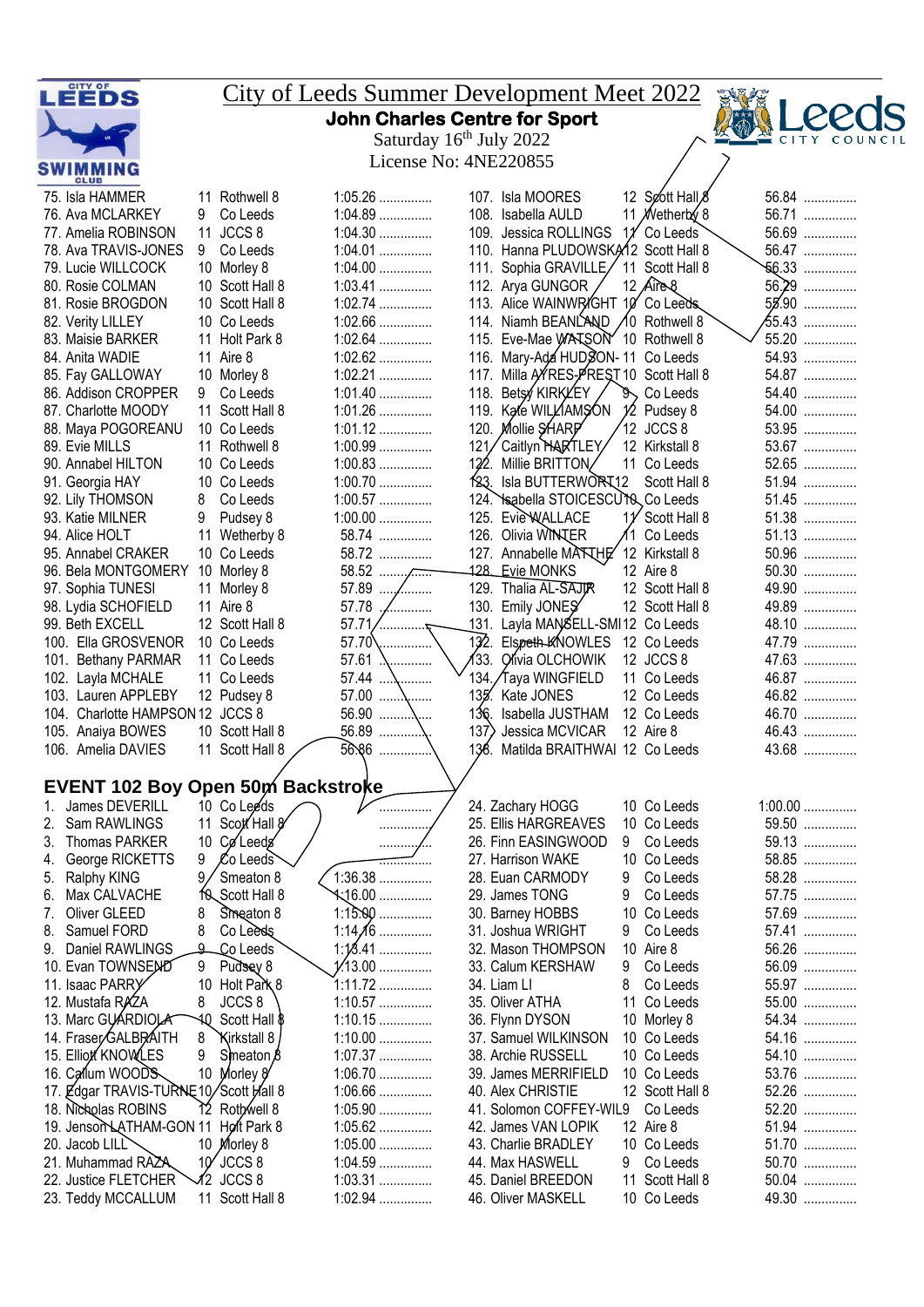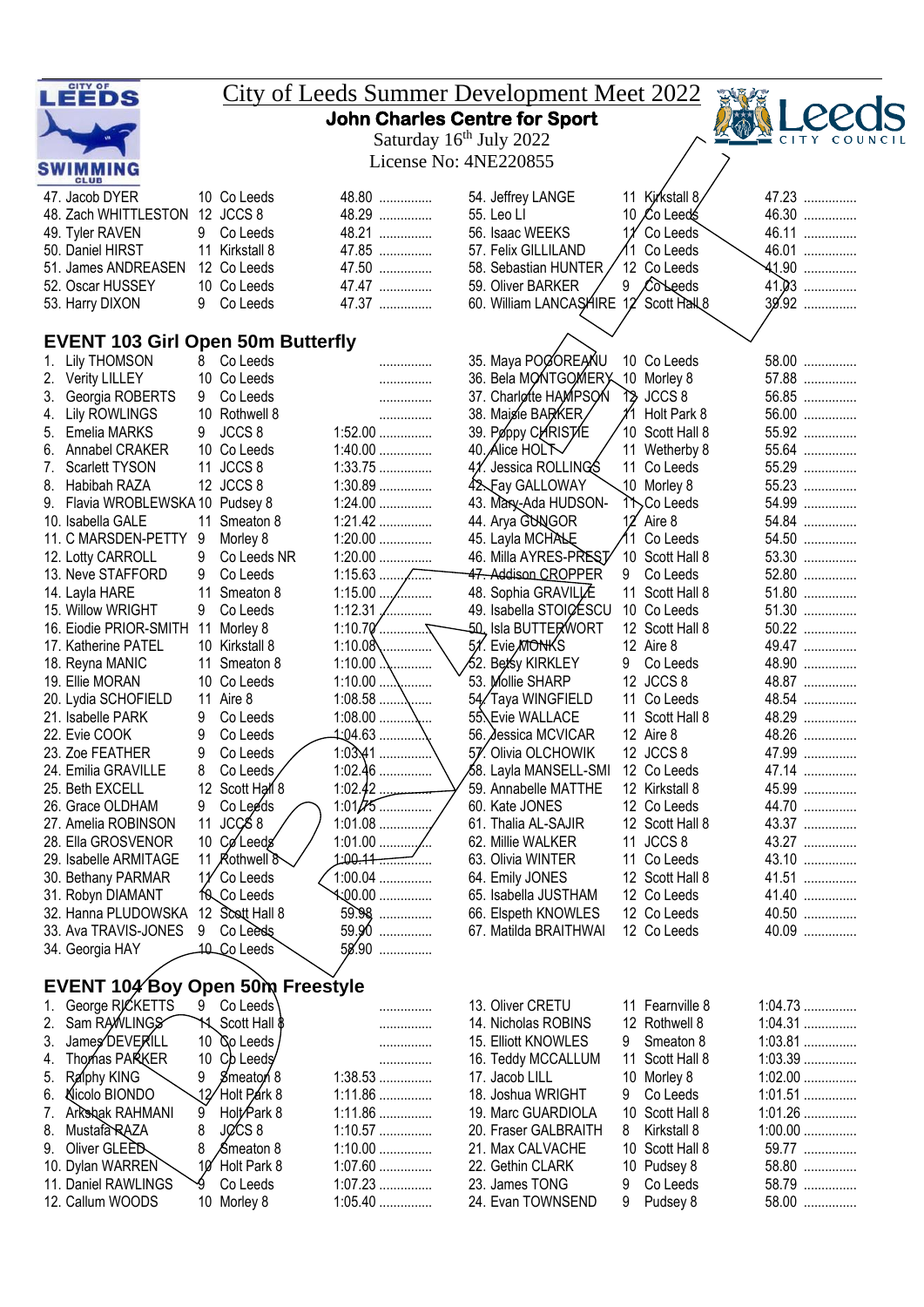| LEEDS                                                |                            |                                     | <b>City of Leeds Summer Development Meet 2022</b> |                              |                        |
|------------------------------------------------------|----------------------------|-------------------------------------|---------------------------------------------------|------------------------------|------------------------|
|                                                      |                            |                                     | <b>John Charles Centre for Sport</b>              |                              |                        |
|                                                      |                            | Saturday 16 <sup>th</sup> July 2022 |                                                   |                              |                        |
|                                                      |                            | License No: 4NE220855               |                                                   |                              |                        |
| <b>SWIMMING</b><br><b>CLUB</b>                       |                            |                                     |                                                   |                              |                        |
| 25. Samuel FORD<br>8                                 | Co Leeds                   | 57.21                               | 47. James MERRIFIELD                              | 10 Coleeds                   | 45.30                  |
| 26. Zachary HOGG                                     | 10 Co Leeds                | 57.00                               | 48. Daniel BREEDON                                | 11 Scott Hall 8              | 44.83                  |
| 27. Muhammad RAZA                                    | 10 JCCS 8                  | 56.06                               | 49. Harrison WAKE                                 | 10 Co Leeds                  | 44.82                  |
| 28. Barney HOBBS                                     | 10 Co Leeds                | 55.40                               | 50. Max HASWELL                                   | Co Leeds                     | 44.27                  |
| 29. Jenson LATHAM-GON 11                             | Holt Park 8                | 54.77                               | 51. Jack SCHOFIELD                                | 11 Aire 8                    | 44.10                  |
| 30. Euan CARMODY<br>9                                | Co Leeds                   | 54.53                               | 52. Jacob DYER                                    | 10 Colleeds                  | 43.80                  |
| 31. Solomon COFFEY-WIL9                              | Co Leeds                   | 54.30                               | 53. James VAN LOP/K                               | $12'$ Aire 8                 | $42.80$                |
| 32. Edgar TRAVIS-TURNE10<br>33. Finn EASINGWOOD<br>9 | Scott Hall 8<br>Co Leeds   | 54.20<br>53.63                      | 54. Ellis HARGREAVES<br>55. Zach WHITTLESTON      | 10 Co Leeds<br>12 JCCS 8     | 42.60<br>42.11         |
| 9<br>34. Calum KERSHAW                               | Co Leeds                   | 52.82                               | 56. Harry DIXØN                                   | 9<br>Co Leeds                | 40.32                  |
| 35. Alfie HICKMAN                                    | 12 Holt Park 8             | 52.72                               | 57. Tyler RAVEN                                   | 9<br>Co Leeds                | 40.00                  |
| 36. Archie RUSSELL                                   | 10 Co Leeds                | 51.40                               | 58. Jeffrey LANGE                                 | Kirkstall 8<br>Ή             | 39.50                  |
| 37. Justice FLETCHER                                 | 12 JCCS 8                  | 50.96                               | 59. Oscar HUSSEY                                  | 10<br>Co Leeds               | 38.36                  |
| 38. Oliver ATHA                                      | 11 Co Leeds                | 50.00                               | 60. Isa'ac WEEKS                                  | 11 Co Leeds                  | 38.30                  |
| 39. Charlie BRADLEY                                  | 10 Co Leeds                | 49.60                               | 61. Felix GILLHLAND                               | 11 Co Leeds                  | 37.90                  |
| 40. Alex CHRISTIE                                    | 12 Scott Hall 8            | 49.22                               | 62. Daniel HIRST                                  | 11 Kirkstall 8               | 37.90                  |
| 41. Noah HOHNSTONE                                   | 10 Kirkstall 8             | 48.76                               | 63. Oliver BARKER                                 | 9<br>Co Leeds                | 37.40                  |
| 42. Flynn DYSON                                      | 10 Morley 8                | 48.33                               | 64. James ANDREASEN                               | Y <sub>2</sub> Co Leeds      | 37.20                  |
| 43. Liam Ll<br>8                                     | Co Leeds                   | 48.21                               | 65. Leo LT                                        | 10 Co Leeds                  | 37.10                  |
| 44. Oliver MASKELL                                   | 10 Co Leeds                | 47.10                               | 66. William LANCASHIRE 12 Scott Hall 8            |                              | 37.07                  |
| 45. Samuel WILKINSON                                 | 10 Co Leeds                | 46.50                               | 67. Sebastian HUNTER                              | 12 Co Leeds                  | 35.20                  |
| 46. Paarth VASHISTA                                  | 10 Co Leeds                | $46.30$                             |                                                   |                              |                        |
| <b>EVENT 105 Girl Open 100m IM</b>                   |                            |                                     |                                                   |                              |                        |
| Martha ASHTON<br>1.                                  | 10 Co Leeds                |                                     | 34, Milla AYRES PREST                             | 10 Scott Hall 8              | 2:04.73                |
| Georgia ROBERTS<br>2.<br>9                           | Co Leeds                   |                                     | 35. Beth EXCELL                                   | 12 Scott Hall 8              | 2:03.65                |
| Amelia BAIRSTOW<br>3.                                | 10 Morley 8                | 3:04.00                             | 36. Annabel CRAKER                                | 10 Co Leeds                  | 2:02.99                |
| Casey JENKINSON<br>9                                 | Smeaton 8                  | 3:00.00                             | 37. Charlotte HAMPSON                             | 12 JCCS 8                    | 2:02.09                |
| 9<br>Ava MCLARKEY<br>5.                              | Co Leeds                   | 3:00.00<br>.                        | 38/Isabelle PARK                                  | 9<br>Co Leeds                | 2:01.55                |
| 9<br>Ayla CARRY<br>6.                                | Co Leeds                   | $3:00.00$ .                         | 39. Fay GALLOWAY                                  | 10 Morley 8                  | 2:01.38                |
| <b>Willow BRIER</b>                                  | 10 Co Leeds                | $2:50.00$                           | 40. Eiodie PRIOR-SMITH                            | 11<br>Morley 8               | 2:00.55                |
| Flavia WROBLEWSKA 10 Pudsey 8<br>8.                  |                            | 2:49,00                             | 41. Maya POGOREANU                                | 10 Co Leeds                  | 2:00.22                |
| 9. Ripley PEARSE-DE-W11                              | Smeaton $\frac{8}{3}$      | $2:45.00$                           | 42. Martha WADDELL                                | 10 Co Leeds NR               | 2:00.00                |
| 10. Isabel SMART                                     | 11 Smeator <sup>8</sup>    | $2:45.00$ .                         | 43. Kate WILLIAMSON                               | 12 Pudsey 8                  | 2:00.00                |
| 11. Evie COOK<br>9<br>11                             | Co Leeds<br>Smeaton 8      | $2:41/48$<br>$2:40.00$              | 44. Alice WAINWRIGHT<br>45. Addison CROPPER       | 10 Co Leeds<br>Co Leeds<br>9 | 2:00.00<br>$1:59.93$   |
| 12. Reyna MANIC<br>13. Lotty CARROLL<br>9            | CøLeeds NR                 |                                     | 46. Hanna PLUDOWSKA                               | 12 Scott Hall 8              | $1:59.53$              |
| 9<br>14. Katie MILNER                                | Pudsey 8                   |                                     | 47. Eva SYLVESTER                                 | 10 Scott Hall 8              | $1:59.02$              |
| 15. Ellie MORAN<br>$10^{\circ}$                      | Co Leeds                   | 2:35.00                             | 48. Sophia TUNESI                                 | 11 Morley 8                  | $1:58.97$              |
| 16. Eve HEPBURN-WOO<br>$9\sim$                       | 、Co Leeds                  | $2.33.84$                           | 49. Bethany PARMAR                                | 11 Co Leeds                  | 1:57.12                |
| 11<br>17. Isabella GALE                              | Smeaton 8                  | $2:33.79$                           | 50. Isla MOORES                                   | 12 Scott Hall 8              | $1:56.69$              |
| 18. Willow WRIGHT<br>9                               | Co Leeds                   | $2:31,00$                           | 51. Layla MCHALE                                  | 11 Co Leeds                  | $1:56.63$              |
| 19. C MARSDEN-PETTY<br>ݠ                             | Morley 8                   | 2:25.10                             | 52. Amelia DAVIES                                 | 11 Scott Hall 8              | $1:56.00$              |
| 20. Emilia GRAVILLE<br>8                             | Co Leeds                   | 2.22.34                             | 53. Bela MONTGOMERY                               | 10 Morley 8                  | $1:54.83$              |
| 21. Bethany PRESSLING<br>11                          | Smeator <sub>8</sub>       | $2:21.63$                           | 54. Isabelle ARMITAGE                             | 11 Rothwell 8                | 1:53.70                |
| 22. Rosie COLMAN                                     | 10 Scott Hall <sup>8</sup> | 2:18.77                             | 55. Verity LILLEY                                 | 10 Co Leeds                  | $1:53.16$              |
| 23. Georgia HAY<br>-40                               | Co Leeds                   | 2:16.06                             | 56. Annabel HILTON                                | 10 Co Leeds                  | $1:52.79$              |
| 24. Lily THOMSON<br>8<br>25. Ava TRAVIS JONES<br>9   | Co Leeds<br>Co Leeds/      | 2:15.65<br>2:14.31                  | 57. Mary-Ada HUDSON-<br>58. Millie BRITTON        | 11 Co Leeds<br>11 Co Leeds   | $1:52.73$<br>$1:51.12$ |
| 26. Grace OLDHAM<br>9                                | Co Leeds                   | 2:14.15                             | 59. Sophia GRAVILLE                               | 11 Scott Hall 8              | $1:50.94$              |
| 27. Maisie BARKER                                    | 11/Holt Park 8             | 2:11.22                             | 60. Jessica ROLLINGS                              | 11 Co Leeds                  | 1:50.92                |
| ìΰ.<br>28. Robyn DIAMANT                             | Co Léeds                   | 2:10.86                             | 61. Isabella STOICESCU                            | 10 Co Leeds                  | 1:49.49                |
| 29. Zoe FEATHER<br>9                                 | $C\alpha$ Leeds            | 2:10.83                             | 62. Betsy KIRKLEY                                 | Co Leeds<br>9.               | 1:47.47                |
| 30. Anaiya BOWES                                     | 10 Scott Hall 8            | 2:10.15                             | 63. Evie WALLACE                                  | 11 Scott Hall 8              | $1:47.12$              |
| 31. Ella GROSVENOR                                   | 10' Co Leeds               | 2:09.75                             | 64. Mollie SHARP                                  | 12 JCCS 8                    | $1:46.90$              |
| 32. Rosie BROGDON<br>√0                              | Scott Hall 8               | 2:08.03                             | 65. Isla BUTTERWORT                               | 12 Scott Hall 8              | 1:44.97                |
| 33. Poppy CHRISTIE                                   | 10 Scott Hall 8            | 2:06.96                             | 66. Taya WINGFIELD                                | 11 Co Leeds                  | $1:44.48$              |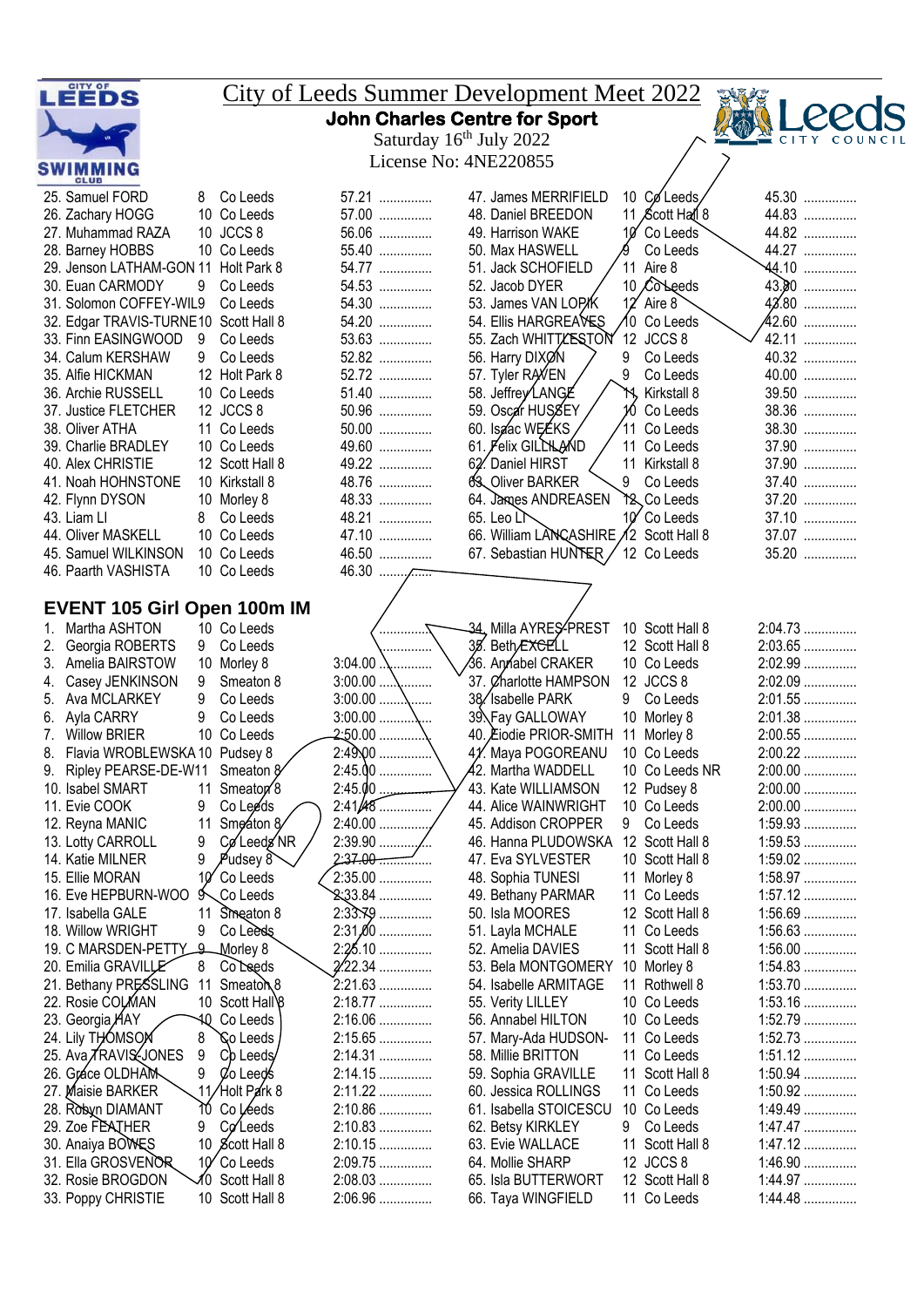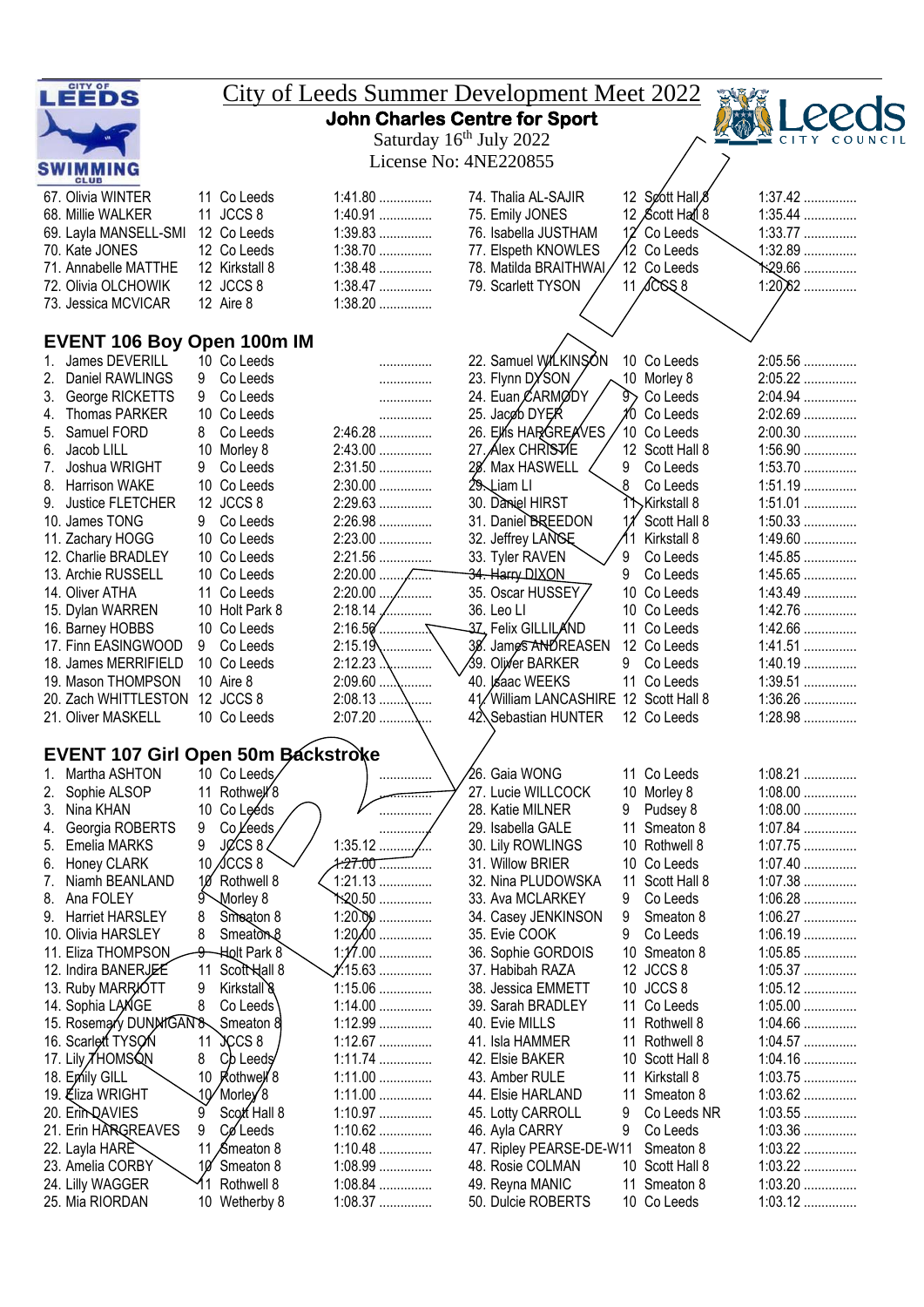| LEEDS                                                   |                                  |                        | <b>City of Leeds Summer Development Meet 2022</b>                        |                        |  |  |  |  |  |  |  |
|---------------------------------------------------------|----------------------------------|------------------------|--------------------------------------------------------------------------|------------------------|--|--|--|--|--|--|--|
|                                                         |                                  |                        | <b>John Charles Centre for Sport</b>                                     |                        |  |  |  |  |  |  |  |
|                                                         |                                  |                        | Saturday 16 <sup>th</sup> July 2022                                      | COUN                   |  |  |  |  |  |  |  |
|                                                         |                                  |                        |                                                                          |                        |  |  |  |  |  |  |  |
| License No: 4NE220855<br><b>SWIMMING</b><br><b>CLUB</b> |                                  |                        |                                                                          |                        |  |  |  |  |  |  |  |
| 51. Esther GLAZZARD                                     | 11 Scott Hall 8                  | $1:02.38$              | 11 Wetherby 8<br>91. Isabella AULD                                       | 53.27                  |  |  |  |  |  |  |  |
| 52. Eiodie PRIOR-SMITH 11 Morley 8                      |                                  | $1:02.00$              | 92. Ava TRAVIS-JONES<br>9<br>∕Co Leed≴                                   | 53.20                  |  |  |  |  |  |  |  |
| 53. Emmeline JONES                                      | Co Leeds<br>8                    | $1:01.98$              | Scott Hall &<br>93. Evie WALLACE                                         | 53.18                  |  |  |  |  |  |  |  |
| 54. Eve HEPBURN-WOO 9                                   | Co Leeds                         | $1:01.88$              | 12 Scott Hall 8<br>94. Beth EXCELL                                       | 52.46                  |  |  |  |  |  |  |  |
| 55. Isabelle ARMITAGE                                   | 11 Rothwell 8<br>10 Scott Hall 8 | $1:01.85$              | 10 Co Leeds NR<br>95. Martha WADDELL                                     | <b>52.31</b>           |  |  |  |  |  |  |  |
| 56. Khia JACKSON<br>57. Bethany PRESSLING 11 Smeaton 8  |                                  | $1:01.83$<br>$1:01.75$ | 12 $Aire8$<br>96. Arya GUNGOR<br>97. Bethany PARMAR<br>11<br>Co Leeds    | 52.31<br>$52.15$       |  |  |  |  |  |  |  |
| 58. Neve STAFFORD                                       | 9<br>Co Leeds                    | $1:01.60$              | 98. Addison CROPPER<br>Co Leeds                                          |                        |  |  |  |  |  |  |  |
| 59. Anita WADIE                                         | 11 Aire 8                        | $1:01.00$              | 99. Annabel HIL7ON<br>10 Co Leeds                                        | 52.05                  |  |  |  |  |  |  |  |
| 60. Grace OLDHAM                                        | Co Leeds<br>9                    | $1:00.98$              | 100. Bela MONTGOMERY10 Morley 8                                          | 51.88                  |  |  |  |  |  |  |  |
| 61. Grace MOSELEY                                       | 10 Rothwell 8                    | $1:00.33$              | 101. Sophia TUNESI<br>11 Morley 8                                        | 51.85                  |  |  |  |  |  |  |  |
| 62. Alex GRAY                                           | 10 Scott Hall 8                  | $1:00.32$              | 102. Betsy KIRKYEY<br>g,<br>Co Leeds                                     | 51.70                  |  |  |  |  |  |  |  |
| 63. Florence MORRIS                                     | 11 Fearnville 8                  | $1:00.10$              | 103. Hanna PLUDOWSKAY2 Scott Hall 8                                      | 51.62                  |  |  |  |  |  |  |  |
| 64. C MARSDEN-PETTY                                     | 9<br>Morley 8                    | $1:00.00$              | 104. Caitlyn HARTLEY<br>12 Kirkstall 8                                   | 51.58                  |  |  |  |  |  |  |  |
| 65. Kate WILLIAMSON                                     | 12 Pudsey 8                      | $1:00.00$              | 105/Isabella STOICESCU10 Co Leeds                                        | 51.34                  |  |  |  |  |  |  |  |
| 66. Charlotte MOODY<br>67. Annabel CRAKER               | 11 Scott Hall 8<br>10 Co Leeds   | 59.64<br>58.85         | Millie BRITTON/<br>106.<br>11 Co Leeds<br>foz. Mollie SHARP<br>12 JCCS 8 | 51.24<br>50.89         |  |  |  |  |  |  |  |
| 68. Anaiya BOWES                                        | 10 Scott Hall 8                  | 58.82                  | 108. Isla MOORES<br>T& Scott Hall 8                                      | $50.08$                |  |  |  |  |  |  |  |
| 69. Zoe FEATHER                                         | 9<br>Co Leeds                    | 58.46                  | Taya WINGFIELD<br>109.<br>11 Co Leeds                                    | 49.80                  |  |  |  |  |  |  |  |
| 70. Emilia GRAVILLE                                     | Co Leeds<br>8                    | 58.29                  | 110. Honor PRIESTLEY<br>12 Kirkstall 8                                   | 49.78                  |  |  |  |  |  |  |  |
| 71. Robyn DIAMANT                                       | 10 Co Leeds                      | 58.28                  | 111. Jessica ROLLINGS<br>11 Co Leeds                                     | 49.73                  |  |  |  |  |  |  |  |
| 72. Charlotte HAMPSON                                   | 12 JCCS 8                        | $58.16$                | <u>Olivia OLCHOWIK</u><br>-112.<br>12 JCCS 8                             | 49.37                  |  |  |  |  |  |  |  |
| 73. Willow WRIGHT                                       | Co Leeds<br>9                    | 57.95<br>.             | 113. Kate JONES<br>12 Co Leeds                                           | 48.85                  |  |  |  |  |  |  |  |
| 74. Cecily BRIGGS                                       | 10 Fearnville 8                  | 57.45<br>.             | 114. Alice HOLT<br>11 Wetherby 8                                         | 48.54                  |  |  |  |  |  |  |  |
| 75. Amelia ROBINSON                                     | 11 JCCS 8                        | 57.31<br>. 7           | 115. Isla BUTTERWORT 12 Scott Hall 8                                     | 47.90                  |  |  |  |  |  |  |  |
| 76. Evie THORPE                                         | 10 Co Leeds                      | 56.43                  | 116. Verity-LILLEY<br>10 Co Leeds                                        | 47.80                  |  |  |  |  |  |  |  |
| 77. Lucy RICHARDSON                                     | 11 Holt Park 8                   | 56.19<br>.             | 117.<br>Láyla MCHALE<br>11 Co Leeds<br>118. Evie MONKS                   | 47.70                  |  |  |  |  |  |  |  |
| 78. Maisie BARKER<br>79. Eve-Mae WATSON                 | 11 Holt Park 8<br>10 Rothwell 8  | 56.12                  | 12 Aire 8<br>119. Sophia GRAVILLE<br>11 Scott Hall 8                     | 47.40<br>47.37         |  |  |  |  |  |  |  |
| 80. Maya POGOREANU                                      | 10 Co Leeds                      | .<br>55.80<br>\        | 120.<br>Annabelle MATTHE 12 Kirkstall 8                                  | 47.30                  |  |  |  |  |  |  |  |
| 81. Alicia KEMP                                         | 12 Kirkstall 8                   | 55.75                  | 121<br>Mary-Ada HUDSON-11 Co Leeds                                       | 47.20                  |  |  |  |  |  |  |  |
| 82. Poppy CHRISTIE                                      | 10 Scott Hall 8                  | 55.70                  | 122. Thalia AL-SAJIR<br>12 Scott Hall 8                                  | 47.15                  |  |  |  |  |  |  |  |
| 83. Annabelle READER                                    | 11 Rothwell 8                    | 55.48                  | 123. Emily JONES<br>12 Scott Hall 8                                      | 45.50                  |  |  |  |  |  |  |  |
| 84. Rosie BROGDON                                       | 10 Scott Hall 8                  | 55.42                  | 124. Jessica MCVICAR<br>12 Aire 8                                        | 45.40                  |  |  |  |  |  |  |  |
| 85. Milla AYRES-PREST                                   | 10 Scott Hall 8                  | 54.45                  | 12 Co Leeds<br>125. Isabella JUSTHAM                                     | 44.60                  |  |  |  |  |  |  |  |
| 86. Eva SYLVESTER                                       | 10 Scott Hall 8                  | 54.20                  | 126. Layla MANSELL-SMI12 Co Leeds                                        | 44.30                  |  |  |  |  |  |  |  |
| 87. Isabelle PARK                                       | Colleeds<br>9                    |                        | 11 Co Leeds<br>127. Olivia WINTER                                        | 43.60                  |  |  |  |  |  |  |  |
| 88. Ella GROSVENOR                                      | 10 $\%$ Leeds                    | 53.50                  | 11 JCCS 8<br>128. Millie WALKER                                          | 43.42                  |  |  |  |  |  |  |  |
| 89. Fay GALLOWAY                                        | 10 Morley 8                      | 53.48<br>$53.30$       | 129. Matilda BRAITHWAI 12 Co Leeds                                       | 42.04<br>41.10         |  |  |  |  |  |  |  |
| 90. Georgia HAY                                         | KQ Co Leeds                      |                        | 130. Elspeth KNOWLES 12 Co Leeds                                         |                        |  |  |  |  |  |  |  |
| EVENT 108 Boy Open 50m Breaststroke                     |                                  |                        |                                                                          |                        |  |  |  |  |  |  |  |
| Nicholas ROBINS<br>1.                                   | 12 Rothwell 8                    | .                      | 16. Daniel RAWLINGS<br>9 Co Leeds                                        | $1:19.84$              |  |  |  |  |  |  |  |
| Sam RAWLINGS<br>2.                                      | 11 Scott Hall 8                  | .                      | 10 Holt Park 8<br>17. Dylan WARREN                                       | 1:19.17                |  |  |  |  |  |  |  |
| George RICKETTS<br>3.                                   | 9 Co Leeds                       | .                      | 18. Toby FILLINGHAM<br>Pudsey 8<br>9                                     | $1:19.00$              |  |  |  |  |  |  |  |
| Thomas PARKER<br>4.                                     | 10 Co Leeds\                     | .                      | 19. Jacob LILL<br>10 Morley 8                                            | $1:18.00$              |  |  |  |  |  |  |  |
| James DEVERILL<br>5.                                    | AQ Co Leeds                      | .                      | 20. Oliver CRETU<br>11 Fearnville 8                                      | $1:17.30$              |  |  |  |  |  |  |  |
| Max CALVACHE<br>6.                                      | 10 Scott Hall 8                  | .                      | 10 Holt Park 8<br>21. Isaac PARRY                                        | $1:16.00$              |  |  |  |  |  |  |  |
| Lewis LUNG<br>7.                                        | JCCS 8<br>9                      | .                      | 22. Zach WHITTLESTON 12 JCCS 8                                           | $1:15.73$              |  |  |  |  |  |  |  |
| Raphy KING<br>8.                                        | 9<br>Smeator 8                   | $1:47.73$              | 23. Fraser GALBRAITH<br>8<br>Kirkstall 8                                 | $1:15.00$              |  |  |  |  |  |  |  |
| Marc GUARDIOLA<br>9.                                    | 10/Scott Hall 8<br>g.            | $1:30.45$              | JCCS <sub>8</sub><br>8<br>24. Mustafa RAZA                               | $1:14.30$              |  |  |  |  |  |  |  |
| Elliott GRAYSON<br>10.<br>11. Oliver <b>GLEED</b>       | Smeaton 8<br>8<br>Spreaton 8     | $1:30.00$<br>$1:30.00$ | 25. Callum WOODS<br>10 Morley 8<br>10 Kirkstall 8<br>26. Noah HOHNSTONE  | $1:14.00$<br>$1:14.00$ |  |  |  |  |  |  |  |
| 12. Elliott KNOWLES                                     | Smeaton 8<br>9                   | 1:28.47                | Co Leeds<br>27. Samuel FORD<br>8                                         | $1:13.65$              |  |  |  |  |  |  |  |
| 13. Nicolo BIONDO                                       | 12 Holt Park 8                   | 1:23.51                | 28. Edgar TRAVIS-TURNE10 Scott Hall 8                                    | $1:13.17$              |  |  |  |  |  |  |  |
| 14. Joshua WRIGHT                                       | g<br>Co Leeds                    | $1:22.55$              | 29. James TONG<br>Co Leeds<br>9                                          | $1:13.11$              |  |  |  |  |  |  |  |
| 15. Alfie HICKMAN                                       | 12 Holt Park 8                   | 1:21.50                | 10 JCCS 8<br>30. Muhammad RAZA                                           | 1:13.03                |  |  |  |  |  |  |  |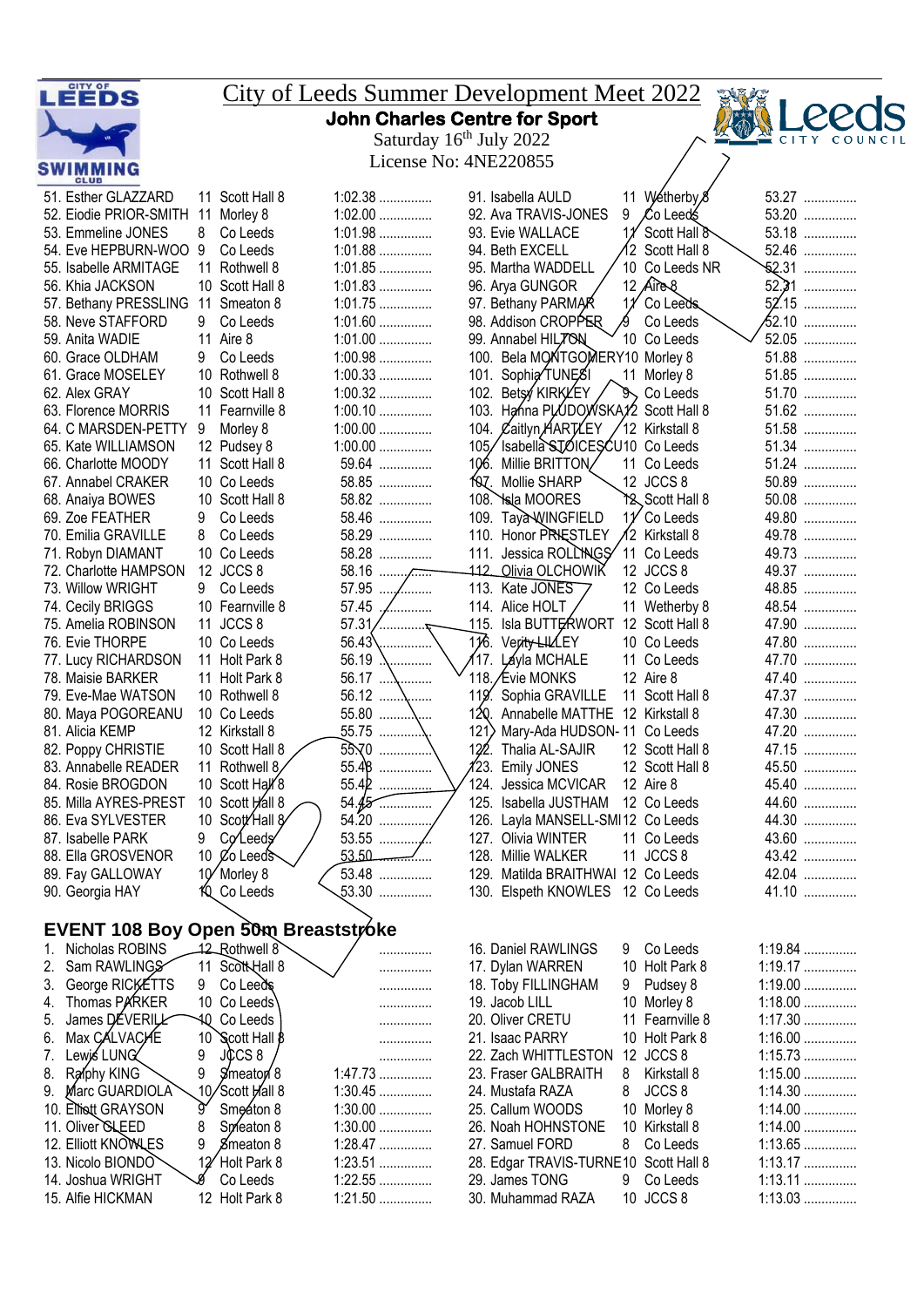|    | LEEDS                                                  |                 |                                       | <u>City of Leeds Summer Development Meet 2022</u> |    |                                           |    |                              |                    |  |
|----|--------------------------------------------------------|-----------------|---------------------------------------|---------------------------------------------------|----|-------------------------------------------|----|------------------------------|--------------------|--|
|    |                                                        |                 |                                       | <b>John Charles Centre for Sport</b>              |    |                                           |    |                              |                    |  |
|    |                                                        |                 |                                       | Saturday 16 <sup>th</sup> July 2022               |    |                                           |    |                              | COUN               |  |
|    | <b>SWIMMING</b>                                        |                 |                                       | License No: 4NE220855                             |    |                                           |    |                              |                    |  |
|    | <b>CLUB</b><br>31. Samuel WILKINSON                    |                 | 10 Co Leeds                           | $1:12.75$                                         |    | 51. Oliver ATHA                           | 11 | CøLeeds                      | $1:00.00$          |  |
|    | 32. Finn EASINGWOOD                                    |                 | 9 Co Leeds                            | $1:11.46$                                         |    | 52. Max HASWELL                           | 9  | Co Leed\$                    | 59.50              |  |
|    | 33. Oliver MASKELL                                     |                 | 10 Co Leeds                           | 1:10.94                                           |    | 53. Daniel HIRST                          |    | Kirkstall 8                  | 58.59              |  |
|    | 34. Justice FLETCHER                                   |                 | 12 JCCS 8                             | $1:10.45$                                         |    | 54. Liam Ll                               |    | Co Leeds                     | 58.55              |  |
|    | 35. Archie RUSSELL                                     |                 | 10 Co Leeds                           | $1:09.60$                                         |    | 55. Harrison WAKE                         |    | 10 Co Leeds                  | $$7.64$            |  |
|    | 36. Max HICKLING                                       |                 | 11 Wetherby 8                         | $1:08.32$                                         |    | 56. Alex CHRISTIE                         |    | 12 Scott Hall 8              | $57.47$            |  |
|    | 37. Flynn DYSON                                        |                 | 10 Morley 8                           | $1:08.10$                                         |    | 57. Mason THOMPSON                        | 10 | Aire 8                       | 57.21              |  |
|    | 38. Evan TOWNSEND                                      | 9               | Pudsey 8                              | $1:08.00$                                         |    | 58. Oliver BARKER                         |    | Co Leeds                     | <del>6</del> 6.60  |  |
|    | 39. Solomon COFFEY-WIL9                                |                 | Co Leeds                              | $1:05.60$                                         |    | 59. Oscar HUSSEY                          |    | 10 Co Leeds                  | 56.48              |  |
|    | 40. Ellis HARGREAVES                                   |                 | 10 Co Leeds                           | $1:05.58$                                         |    | 60. Tyler RAVEN                           | 9  | Co Leeds                     | 56.40              |  |
|    | 41. Barney HOBBS                                       |                 | 10 Co Leeds                           | $1:05.40$                                         |    | 61. James VAN LOPIK                       |    | 12 Aire 8                    | 55.41              |  |
|    | 42. Teddy MCCALLUM                                     |                 | 11 Scott Hall 8                       | $1:05.31$                                         |    | 62. Jack SCHOFJELD                        |    | YS, Aire 8                   | 54.29              |  |
|    | 43. Calum KERSHAW                                      | 9               | Co Leeds                              | 1:05.17                                           |    | 63. William LANCASHIRE                    |    | 12 Scott Hall 8              | 54.22              |  |
|    | 44. Jacob DYER                                         |                 | 10 Co Leeds                           | $1:04.57$                                         |    | 64. Leó LI                                |    | 10 Co Leeds                  | 54.00              |  |
|    | 45. Charlie BRADLEY<br>46. Euan CARMODY                |                 | 10 Co Leeds<br>Co Leeds               | $1:04.20$<br>$1:04.15$                            |    | 65. Daniel BREEDON<br>66. Felix GILLILAND |    | 11 Scott Hall 8              | 53.75<br>52.70     |  |
|    | 47. Zachary HOGG                                       | 9               | 10 Co Leeds                           | $1:04.00$                                         |    | James ANDREASEN 12 Co Leeds               |    | 11 Co Leeds                  | 51.11              |  |
|    | 48. Harry DIXON                                        | 9               | Co Leeds                              | $1:03.61$                                         |    | 68. Isaac WEEKS                           |    | M Co Leeds                   | 48.70              |  |
|    | 49. Gethin CLARK                                       |                 | 10 Pudsey 8                           | $1:02.08$                                         |    | 69. Sebastian HUNTER                      |    | 12 Co Leeds                  | 47.42              |  |
|    | 50. Jeffrey LANGE                                      |                 | 11 Kirkstall 8                        | $1:00.00$                                         |    |                                           |    |                              |                    |  |
|    |                                                        |                 |                                       |                                                   |    |                                           |    |                              |                    |  |
|    | <b>EVENT 109 Girl Open 50m Freestyle</b>               |                 |                                       |                                                   |    |                                           |    |                              |                    |  |
| 1. | Nina KHAN                                              |                 | 10 Co Leeds                           | .                                                 |    | 36. Nina PLUDOWSKA                        |    | 11 Scott Hall 8              | $1:02.00$          |  |
|    | Georgia ROBERTS                                        | 9               | Co Leeds                              | .                                                 |    | 37. Lucy RICHARDSON                       |    | 11 Holt Park 8               | $1:01.94$          |  |
| 3. | Sophie ALSOP                                           | 11              | Rothwell 8                            | .                                                 |    | 38., Layla HARE⁄                          | 11 | Smeaton 8                    | $1:01.44$          |  |
| 4. | Martha ASHTON                                          |                 | 10 Co Leeds                           |                                                   |    | 39. Freya BRAYBROOK                       | 9  | Aire 8                       | $1:00.54$          |  |
| 5. | Emelia MARKS                                           | 9               | JCCS <sub>8</sub>                     | $1:42.31$ $\therefore$                            |    | 40. Scarlett TYSON                        |    | 11 JCCS 8                    | $1:00.45$          |  |
| 6. | Niamh BEANLAND                                         |                 | 10 Rothwell 8                         | 1:36.25                                           |    | 41. Knnabelle READER                      |    | 11 Rothwell 8                | $1:00.40$          |  |
| 7. | Molly CHILD                                            |                 | 10 Co Leeds                           | $1:32.39$ \                                       |    | 42/Ayla CARRY                             | 9  | Co Leeds                     | $1:00.33$          |  |
| 8. | Ana FOLEY                                              | 9               | Morley 8                              | $1:23.61$ $\mathcal{N}$                           |    | 43. Sarah BRADLEY                         |    | 11 Co Leeds                  | $1:00.30$          |  |
|    | Amelia BAIRSTOW                                        |                 | 10 Morley 8                           | 4:20.00                                           | 45 | 44. Habibah RAZA                          |    | 12 JCCS 8                    | $1:00.07$          |  |
|    | 10. Rosemary DUNNIGAN 8                                |                 | Smeaton 8                             | 1:19.25<br>$1:17.00$                              |    | Casey JENKINSON<br>46. Elsie BAKER        | 9  | Smeaton 8<br>10 Scott Hall 8 | $1:00.00$<br>59.83 |  |
|    | 11. Emily GILL<br>12. Olivia HARSLEY                   | 8               | 10 Rothwell 8<br>Smeator <sup>8</sup> | 1:15.00                                           |    | 47. Rosie COLMAN                          |    | 10 Scott Hall 8              | 59.53              |  |
|    | 13. Harriet HARSLEY                                    | 8               | Smeaton 8                             | $1:15,00$                                         |    | 48. Lilia CLARKE                          |    | 11 Holt Park 8               | 59.33              |  |
|    | 14. Amelia ROBINSON                                    | 11              | JCCS 8                                | $1:12.07$                                         |    | 49. Honey CLARK                           |    | 10 JCCS 8                    | 59.09              |  |
|    | 15. Isla LEWIS                                         | 10 <sup>°</sup> | Aire 8                                |                                                   |    | 50. Lotty CARROLL                         | 9  | Co Leeds NR                  | 58.72              |  |
|    | 16. Elsie HARLAND                                      |                 | 11 Smeaton 8                          |                                                   |    | 51. Ellie MORAN                           |    | 10 Co Leeds                  | 58.61              |  |
|    | 17. Mia RIORDAN                                        |                 | 10 Wetherby 8                         | $1:08.90$                                         |    | 52. Isabel SMART                          |    | 11 Smeaton 8                 | 58.61              |  |
|    | 18. Sophia LANGE                                       | 8               | Co Leeds                              |                                                   |    | 53. Gaia WONG                             |    | 11 Co Leeds                  | 58.56              |  |
|    | 19. Katie MILNER                                       | 9               | Pudsey 8                              | $1:07.90$                                         |    | 54. Eiodie PRIOR-SMITH                    | 11 | Morley 8                     | 58.55              |  |
|    | 20. Sophia JONES                                       | 11              | Rothwell <sub>8</sub>                 | $1:05,94$                                         |    | 55. Evie COOK                             | 9  | Co Leeds                     | 57.52              |  |
|    | 21. Indira BANERJEE                                    |                 | 11 Scott Hall 8                       | $1:05.00$                                         |    | 56. Erin HARGREAVES                       | 9  | Co Leeds                     | 57.46              |  |
|    | 22. C MARSDEN-PETTY                                    | 9               | Mortey 8                              | $1/04.62$                                         |    | 57. Grace MOSELEY                         |    | 10 Rothwell 8                | 57.46              |  |
|    | 23. Lilly WAGGER                                       | 11              | Rothwell <sup>8</sup>                 | $1:04.23$                                         |    | 58. Lily THOMSON                          | 8  | Co Leeds                     | 57.39              |  |
|    | 24. Eliza WRIGHT                                       |                 | 10 Morley 8                           | $1:04.00$                                         |    | 59. Grace OLDHAM                          | 9  | Co Leeds                     | 57.34              |  |
|    | 25. Betsy HERN                                         | 11              | Pudsey 8                              | $1:04.00$                                         |    | 60. Lily ROWLINGS                         |    | 10 Rothwell 8                | 57.10              |  |
|    | 26. Erin DAVIES                                        | 9               | Scott Hall $\beta$                    | $1:04.00$                                         |    | 61. Holly APPLEBY                         | 9  | Pudsey 8                     | 57.00              |  |
|    | 27. Amelía CORÓY                                       | 10<br>11        | Smeaton 8                             | $1:03.45$<br>$1:03.33$                            |    | 62. Ripley PEARSE-DE-W11                  |    | Smeaton 8                    | 56.93<br>56.67     |  |
|    | 28. Isabella GALE<br>29. Plavia WROBLEWSKA 10/Pudsey 8 |                 | Simeaton 8                            | $1:03.00$                                         |    | 63. Dulcie ROBERTS                        |    | 10 Co Leeds<br>10 Smeaton 8  | 56.25              |  |
|    | 30. Emmeline JONES                                     | 8               | Co Léeds                              | $1:03.00$                                         |    | 64. Sophie GORDOIS<br>65. Amber RULE      |    | 11 Kirkstall 8               | 55.94              |  |
|    | 31. Ruby MARRIOTT                                      | 9               | Kirkstall 8                           | $1:03.00$                                         |    | 66. Cecily BRIGGS                         |    | 10 Fearnville 8              | 55.87              |  |
|    | 32. Isla HAMMER                                        | 11              | <b>Rothwell 8</b>                     | 1:02.51                                           |    | 67. Robyn DIAMANT                         |    | 10 Co Leeds                  | 55.57              |  |
|    | 33. Jessica EMMETT                                     | 10 <sup>′</sup> | JCCS 8                                | $1:02.48$                                         |    | 68. Evie MILLS                            |    | 11 Rothwell 8                | 55.47              |  |
|    | 34. Eve HEPBURN-WOOS                                   |                 | Co Leeds                              | $1:02.45$                                         |    | 69. Katherine PATEL                       |    | 10 Kirkstall 8               | 55.26              |  |
|    | 35. Lucie WILLCOCK                                     |                 | 10 Morley 8                           | $1:02.23$                                         |    | 70. Willow BRIER                          |    | 10 Co Leeds                  | 54.27              |  |
|    |                                                        |                 |                                       |                                                   |    |                                           |    |                              |                    |  |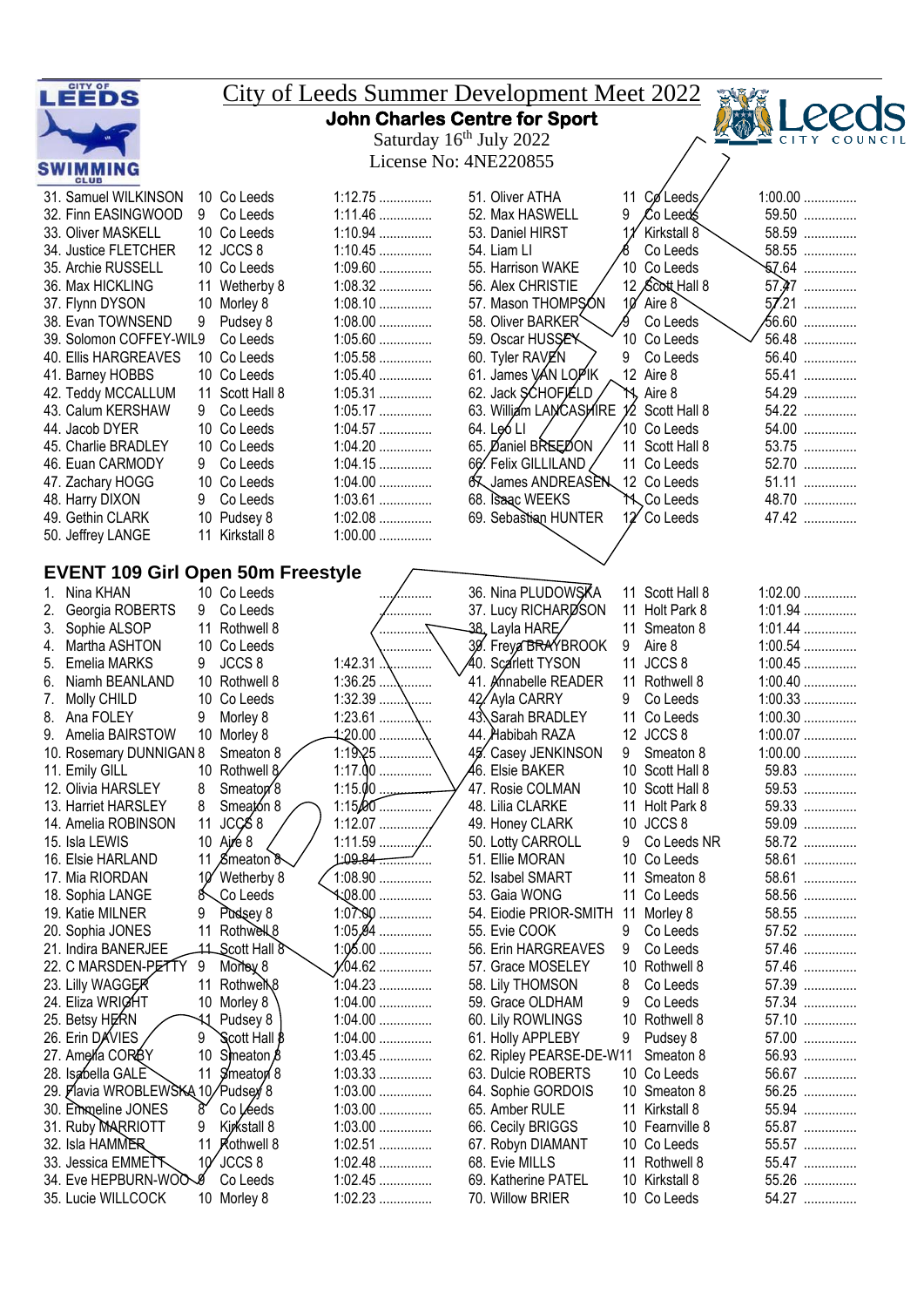| LEEDS                                                     |                                | <u>City of Leeds Summer Development Meet 2022</u> |                                                             |                                  |                |  |  |  |  |  |  |
|-----------------------------------------------------------|--------------------------------|---------------------------------------------------|-------------------------------------------------------------|----------------------------------|----------------|--|--|--|--|--|--|
|                                                           |                                |                                                   | <b>John Charles Centre for Sport</b>                        |                                  |                |  |  |  |  |  |  |
|                                                           |                                |                                                   | Saturday 16 <sup>th</sup> July 2022                         |                                  | <b>CITY</b>    |  |  |  |  |  |  |
| License No: 4NE220855<br><b>SWIMMING</b>                  |                                |                                                   |                                                             |                                  |                |  |  |  |  |  |  |
| 71. Florence MORRIS                                       | 11 Fearnville 8                | 53.21                                             | 109. Ava TRAVIS-JONES 9                                     | Co Leeds,                        | 46.20          |  |  |  |  |  |  |
| 72. Lauren APPLEBY                                        | 12 Pudsey 8                    | 53.00                                             | 110. Annabel HILTON                                         | 10 Co Leeds                      | 45.80          |  |  |  |  |  |  |
| 73. Ava MCLARKEY                                          | Co Leeds<br>9                  | 52.91                                             | 111. Alice WAINWRIGHT 10 Co Leeds                           |                                  | 45.60          |  |  |  |  |  |  |
| 74. Emilia GRAVILLE                                       | Co Leeds<br>8                  | 52.91<br>52.86                                    | 112. Sophia GRAVILLE                                        | 11 Scott Hall 8<br>11 Wetherby 8 | 45.57<br>44.95 |  |  |  |  |  |  |
| 75. Bethany PRESSLING 11 Smeaton 8<br>76. Habame ETEBO    | 11 JCCS 8                      | 52.57                                             | 113. Isabella AULD<br>114. Eva SYLVESTER                    | 10 Scott Hall 8                  | 44.09          |  |  |  |  |  |  |
| 77. Poppy CHRISTIE                                        | 10 Scott Hall 8                | 52.57                                             | 115. Maya POGOREANU 10 Co Leeds                             |                                  | 44.60          |  |  |  |  |  |  |
| 78. Bethany PARMAR                                        | 11 Co Leeds                    | 52.44                                             | 116. Ella GROSVENQR                                         | ∕10 Co Leeds                     | 44.50          |  |  |  |  |  |  |
| 79. Evie THORPE                                           | 10 Co Leeds                    | 52.00                                             | 117. Arya GUNGOR                                            | 12 Aire 8                        | 44.32          |  |  |  |  |  |  |
| 80. Neve STAFFORD                                         | 9<br>Co Leeds                  | 51.88                                             | 118. Martha WADDELL                                         | 10 Co Leeds NR                   | 44.05          |  |  |  |  |  |  |
| 81. Anaiya BOWES                                          | 10 Scott Hall 8                | 51.87                                             | 119. Millie BRITTON                                         | 11 Co Leeds                      | 43.96          |  |  |  |  |  |  |
| 82. Isabelle PARK                                         | Co Leeds<br>9                  | 51.55                                             | 120. Mollié SHARP                                           | ነዷ JCCS 8                        | 43.78          |  |  |  |  |  |  |
| 83. Khia JACKSON                                          | 10 Scott Hall 8                | 51.20                                             | 121.<br>Aljće HOIZT                                         | Wetherby 8                       | 43.75          |  |  |  |  |  |  |
| 84. Maisie BARKER                                         | 11 Holt Park 8                 | 51.17                                             | 122.<br>Georgia HAY                                         | 10 Co Leeds                      | 43.60          |  |  |  |  |  |  |
| 85. Alicia KEMP                                           | 12 Kirkstall 8                 | 51.03                                             | 123,<br>Caitlyn HARTLEY                                     | 12 Kirkstall 8                   | 43.35          |  |  |  |  |  |  |
| 86. Kate WILLIAMSON<br>87. Hanna PLUDOWSKA                | 12 Pudsey 8<br>12 Scott Hall 8 | 51.00<br>50.97                                    | 124. Layla MCHALE<br>125. Honor PRIESTLEY                   | 11 Co Leeds<br>12 Kirkstall 8    | 43.30<br>43.12 |  |  |  |  |  |  |
| 88. Alex GRAY                                             | 10 Scott Hall 8                | 50.81                                             | 126. Betsy KIRKLEY                                          | <b>S</b> Co Leeds                | 42.80          |  |  |  |  |  |  |
| 89. Lydia SCHOFIELD                                       | 11 Aire 8                      | 50.77                                             | 127. Verity LILLEY                                          | 10 Co Leeds                      | 42.80          |  |  |  |  |  |  |
| 90. Willow WRIGHT                                         | 9<br>Co Leeds                  | 50.13                                             | 128. Isabella STOICESCU/0 Co Leeds                          |                                  | 42.80          |  |  |  |  |  |  |
| 91. Amelia DAVIES                                         | 11 Scott Hall 8                | 49.87                                             | 129. Isla BUTTERWORT 12 Scott Hall 8                        |                                  | 41.68          |  |  |  |  |  |  |
| 92. Zoe FEATHER                                           | 9<br>Co Leeds                  | $49.84$                                           | Mary-Ada HUDSON- 11 Co Leeds<br>-130.                       |                                  | 41.30          |  |  |  |  |  |  |
| 93. Charlotte HAMPSON                                     | 12 JCCS 8                      | 49.84  /                                          | 131. Evie WALLACP                                           | 11 Scott Hall 8                  | 41.24          |  |  |  |  |  |  |
| 94. Isabelle ARMITAGE                                     | 11 Rothwell 8                  | 49.34                                             | 132. Jessica MCVICAR                                        | 12 Aire 8                        | 41.04          |  |  |  |  |  |  |
| 95. Esther GLAZZARD                                       | 11 Scott Hall 8                | 49.25                                             | 133. Evie MONKS                                             | 12 Aire 8                        | 40.46          |  |  |  |  |  |  |
| 96. Annabel CRAKER                                        | 10 Co Leeds                    | 49.24                                             | 134.<br>Millie WALKER                                       | 11 JCCS 8                        | 40.34          |  |  |  |  |  |  |
| 97. Beth EXCELL                                           | 12 Scott Hall 8                | 49.24                                             | 135.<br>Jessica ROLLINGS                                    | 11 Co Leeds                      | 40.23          |  |  |  |  |  |  |
| 98. Malak BENDIMARED                                      | 12 Kirkstall 8                 | 49.18<br>.                                        | 136. Olivia WINTER                                          | 11 Co Leeds                      | 39.60          |  |  |  |  |  |  |
| 99. Isla MOORES                                           | 12 Scott Hall 8                | $48.98$<br>.                                      | 137. Taya WINGFIELD                                         | 11 Co Leeds<br>12 JCCS 8         | 38.84<br>38.14 |  |  |  |  |  |  |
| 100. Fay GALLOWAY<br>101. Bela MONTGOMERY10 Morley 8      | 10 Morley 8                    | 48.88                                             | 138. Olivia OLCHOWIK<br>139<br>Layla MANSELL-SMI12 Co Leeds |                                  | 37.80          |  |  |  |  |  |  |
| 102. Reyna MANIC                                          | 11 Smeaton 8                   | .<br>48.53                                        | 140.<br>Annabelle MATTHE 12 Kirkstall 8                     |                                  | 37.59          |  |  |  |  |  |  |
| 103. Sophia TUNESI                                        | 11 Morley 8                    | 48.4M                                             | 141. Kate JONES                                             | 12 Co Leeds                      | 37.20          |  |  |  |  |  |  |
| 104. Anita WADIE                                          | 11 Aire 8                      |                                                   | 142. Emily JONES                                            | 12 Scott Hall 8                  | 37.16          |  |  |  |  |  |  |
| 105. Eve-Mae WATSON                                       | 10 Rothwell 8                  | 47.89                                             | 143. Matilda BRAITHWAI 12 Co Leeds                          |                                  | 36.90          |  |  |  |  |  |  |
| 106. Rosie BROGDON                                        | 10 Scott Hall 8                | 47.02                                             | 144. Thalia AL-SAJIR                                        | 12 Scott Hall 8                  | 36.88          |  |  |  |  |  |  |
| 107. Charlotte MOODY                                      | 11 Scott Hall 8                |                                                   | 145. Elspeth KNOWLES                                        | 12 Co Leeds                      | 36.60          |  |  |  |  |  |  |
| 108. Addison CROPPER 9                                    | $\emptyset$ o Leeds            | 46.40                                             | 146. Isabella JUSTHAM                                       | 12 Co Leeds                      | 35.50          |  |  |  |  |  |  |
|                                                           |                                |                                                   |                                                             |                                  |                |  |  |  |  |  |  |
| EVENT 110 Boy Open 50m Butterfly<br>George RICKETTS<br>1. | Coleeds<br>9                   | .                                                 | 18. Ellis HARGREAVES                                        | 10 Co Leeds                      | $1:00.00$      |  |  |  |  |  |  |
| Daniel RAWLINGS<br>2.                                     | 9<br>Co Leeds                  | .                                                 | 19. Charlie BRADLEY                                         | 10 Co Leeds                      | $1:00.00$      |  |  |  |  |  |  |
| James DEVERILL<br>З.                                      | 10 Co Leeds                    | .                                                 | 20. Jack SCHOFIELD                                          | 11 Aire 8                        | 59.66          |  |  |  |  |  |  |
| Mustafa RAZA<br>4.                                        | 8 JCCS 8                       | $1/26.18$                                         | 21. Daniel HIRST                                            | 11 Kirkstall 8                   | 56.27          |  |  |  |  |  |  |
| Callum WOODS<br>5.                                        | 10 Morley &                    | $1:20.00$                                         | 22. Daniel BREEDON                                          | 11 Scott Hall 8                  | 54.50          |  |  |  |  |  |  |
| Jacob LILL/<br>6.                                         | 10 Morley 8                    | $1:17.00$                                         | 23. Harrison WAKE                                           | 10 Co Leeds                      | 54.23          |  |  |  |  |  |  |
| Muhammad RAZA<br>7.                                       | AQ JCCS 8                      | $1:16.35$                                         | 24. Alex CHRISTIE                                           | 12 Scott Hall 8                  | 53.30          |  |  |  |  |  |  |
| Justice FLETCHER<br>8.                                    | $12$ $\lambda$ CCS 8           | $1:13.06$                                         | 25. Oscar HUSSEY                                            | 10 Co Leeds                      | 50.80          |  |  |  |  |  |  |
| Flynn DYSON<br>9.                                         | 10 Morley 8                    | $1:11.00$                                         | 26. Felix GILLILAND                                         | 11 Co Leeds                      | 50.62          |  |  |  |  |  |  |
| 10. Jącob DYER                                            | 10 Co Leeds                    | $1:05.88$                                         | 27. Jeffrey LANGE                                           | 11 Kirkstall 8                   | 50.26          |  |  |  |  |  |  |
| 11. Samuel WILKINSON                                      | 10/Co Leeds                    | $1:04.31$                                         | 28. Harry DIXON                                             | Co Leeds<br>9.                   | 49.28          |  |  |  |  |  |  |
| 12. Euan CARMODY                                          | Co Léeds<br>g                  | $1:04.19$                                         | 29. James ANDREASEN                                         | 12 Co Leeds                      | 48.18          |  |  |  |  |  |  |
| 13. Zach WHITTLESTON<br>14. Liam Ll                       | 12 JCCS $8$<br>8<br>Co Leeds   | $1:03.27$<br>$1:02.65$                            | 30. Isaac WEEKS<br>31. Oliver BARKER                        | 11 Co Leeds<br>9<br>Co Leeds     | 47.75<br>45.40 |  |  |  |  |  |  |
| 15. Max HASWELL                                           | 9.<br>Co Leeds                 | $1:02.25$                                         | 32. Tyler RAVEN                                             | Co Leeds<br>9                    | 44.20          |  |  |  |  |  |  |
| 16. Oliver ATHA                                           | √1 Co Leeds                    | $1:00.00$                                         | 33. William LANCASHIRE 12 Scott Hall 8                      |                                  | 43.78          |  |  |  |  |  |  |
| 17. Barney HOBBS                                          | 10 Co Leeds                    | $1:00.00$                                         | 34. Leo Ll                                                  | 10 Co Leeds                      | 41.70          |  |  |  |  |  |  |
|                                                           |                                |                                                   |                                                             |                                  |                |  |  |  |  |  |  |